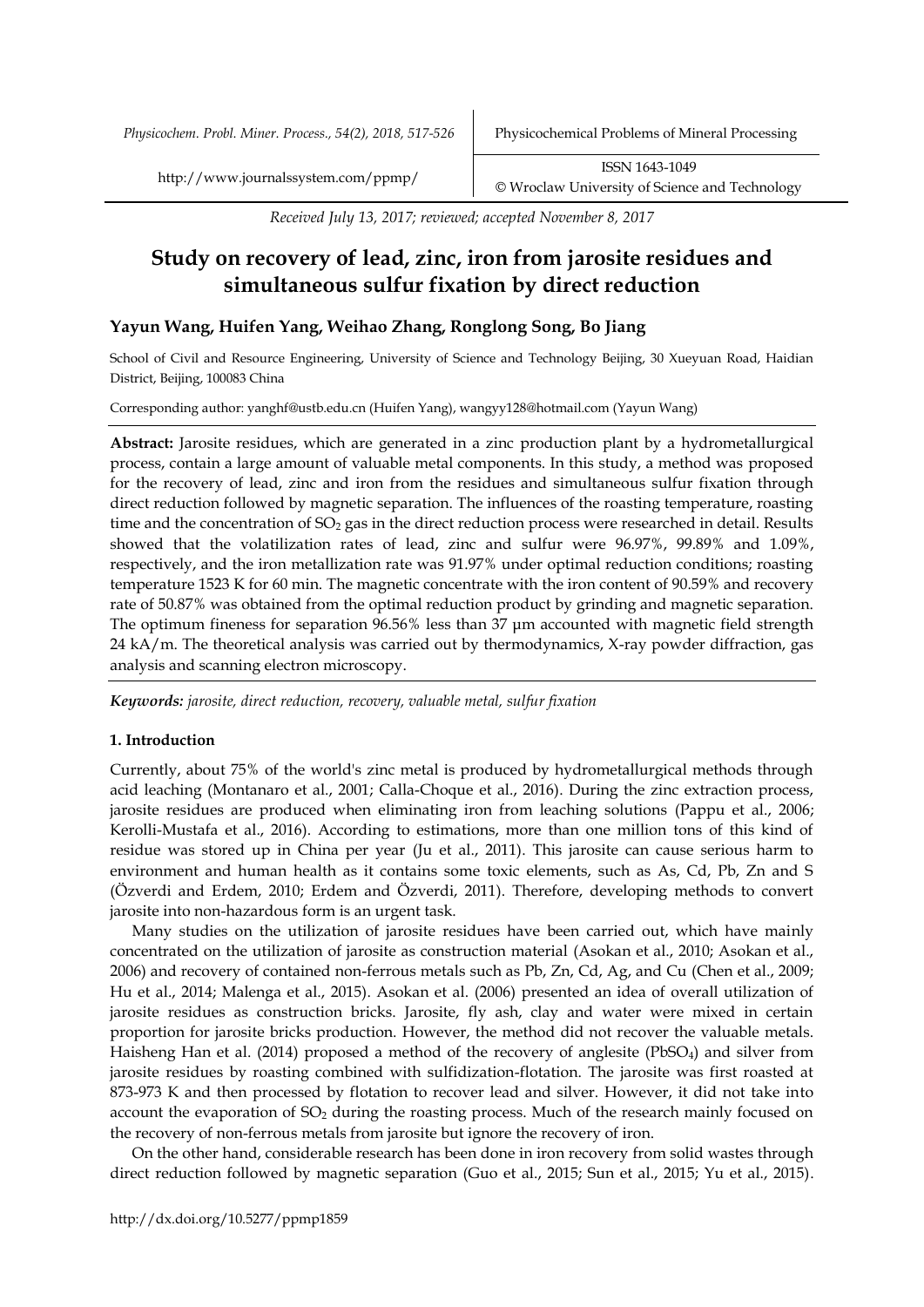Iron can be recovered effectively from vanadium tailing (Yang et al., 2011), red mud (Liu et al., 2009), oily hot rolling mill sludge (Park et al., 2002) and copper matte smelting slag (Maweja et al., 2009) with a direct reduction-magnetic separation technique. Lead and zinc can also be recovered effectively from zinc leaching residues by direct reduction (Gang et al., 2015).

Based on the above research, a new method is presented in this study for the comprehensive recovery of lead, zinc, iron from jarosite residues and simultaneous sulfur fixation by direct reduction. The key features of this work are that the valuable components lead, zinc, iron can be recovered from jarosite and the hazardous element sulfur can be fixed in the roasting product.

#### **2. Experimental**

### **2.1 Materials**

The jarosite residues sample used in this work was obtained from Shaanxi province, China. Its chemical composition is shown in Table 1. The X-ray powder diffraction (XRD) analysis of jarosite residues sample found that the main phases were  $NH_4Fe_3(SO_4)_2(OH)_6$ ,  $Pb(Fe_3(SO_4)_2(OH)_6)_2$  and  $ZnFe<sub>2</sub>O<sub>4</sub>$ , as shown in Fig. 1.

The coal used in this study is bituminous coal. Its industrial analysis (air dry) is listed in Table 2. In order to promote the sulfur fixation in the roasting product rather than volatilization into air, analytical grade CaO is added.



Table 1. Chemical composition of jarosite residues

Fig. 1. XRD patterns of jarosite residues

Table 2. Industrial analysis of bituminous coal

| _onstituent          | Vloisture | Ash   | √olatiles | $Tized$ .<br>carbon | bultur |
|----------------------|-----------|-------|-----------|---------------------|--------|
| $(wt-\%)$<br>_onten† | 4.56      | 17.36 | 28.88     | 49.20               | 0.13   |

#### **2.2 Experimental methods**

The study was mainly divided in two sections: The direct reduction roasting and the milling-magnetic separation. The schematic diagram of full process flow is shown in Fig. 2. The chief feature of this process is the stepwise recovery of valuable metals from jarosite, harmful element sulfur is fixed in the reduction product at the same time. The lead and zinc that were volatilized in gaseous form could be collected by specialized dust collection equipment. In practical production, the lead and zinc were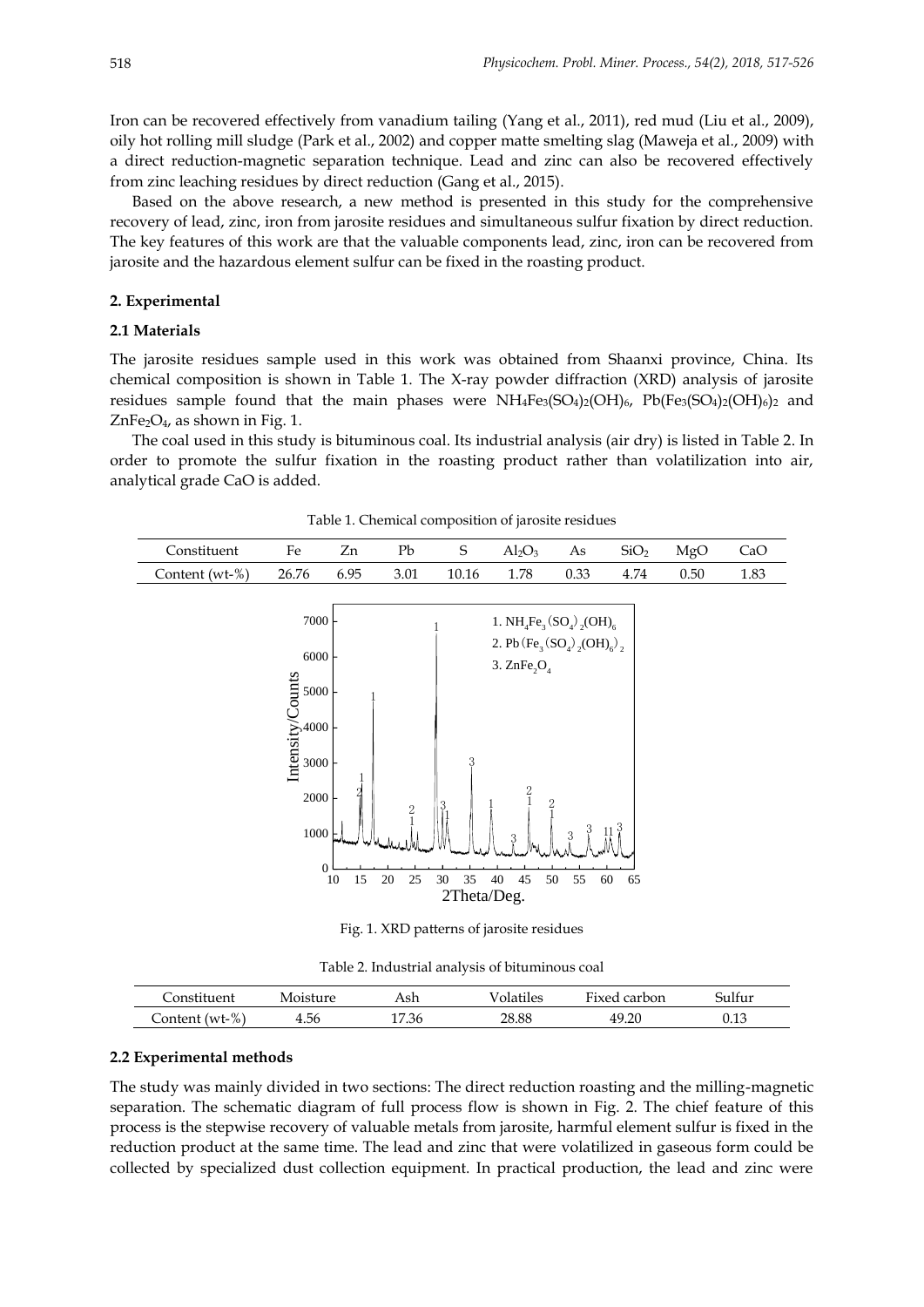returned to the zinc hydrometallurgical process in the original factory to recycle lead and zinc. The tailings containing large amounts of CaS could be used as a S<sup>2-</sup> precipitant for treating heavy metal ions from wastewater in the factory.



Fig. 2. Schematic diagram of full process flow

#### *2.2.1 Direct reduction roasting*

Jarosite, CaO, coal and water were fully-mixed together according to mass ratio of coal, CaO and water to jarosite of 25:27.5:35:100, and then the mixture was pressed to pellets. The crucible containing pellets was put into the furnace and held for scheduled time at the selected temperature. The SO<sub>2</sub> gas concentration was monitored during the roasting process. Afterwards, the roasting pellets were cooled to room temperature. Then the lead, zinc, sulfur, total iron and metallic iron content in roasting pellets were analyzed by chemical method.

The recovery of lead and zinc in this study is represented by volatilization rate of lead and zinc. The volatilization rates of lead, zinc and sulfur were calculated according to equation

$$
V = 1 - \frac{c_2 \times w_2}{c_1 \times w_1} \times 100\%
$$
 (1)

and the iron metallization rate was calculated by equation

$$
M = \frac{c_M}{c_T} \times 100\%
$$
 (2)

where *V* is the volatilization rate of lead, zinc or sulfur, *C<sup>1</sup>* and *C<sup>2</sup>* are the concentration of lead, zinc or sulfur in jarosite and reduction product respectively, *W<sup>1</sup>* and *W<sup>2</sup>* are the weight of the jarosite and reduction product respectively, *M* is the iron metallization rate, *C<sup>M</sup>* is the concentration of metallic iron in the reduction product, *C<sup>T</sup>* is the concentration of total iron in the reduction product.

#### *2.2.2 Recovery of iron by milling-magnetic separation*

The reduction product was crushed to -2 mm and then ground using wet grinding. The XCGS-73 low intensity magnetic separator with a magnetic field intensity of 24 kA/m was used to recover metallic iron from roasting product. The total iron content in magnetic concentrate was analyzed by chemical method.

#### **2.3 Reaction mechanisms**

Fig. 3 shows the differential thermal patterns of jarosite from 298 K to 1473 K, which showed that the jarosite residues went through four stages in this roasting process. In the first stage (298-393 K), jarosite residues lost free and absorbed water. The second stage (393-653 K) was a crystallization water removing process of jarosite. In the third stage (653-743 K), an exothermic decomposition peak was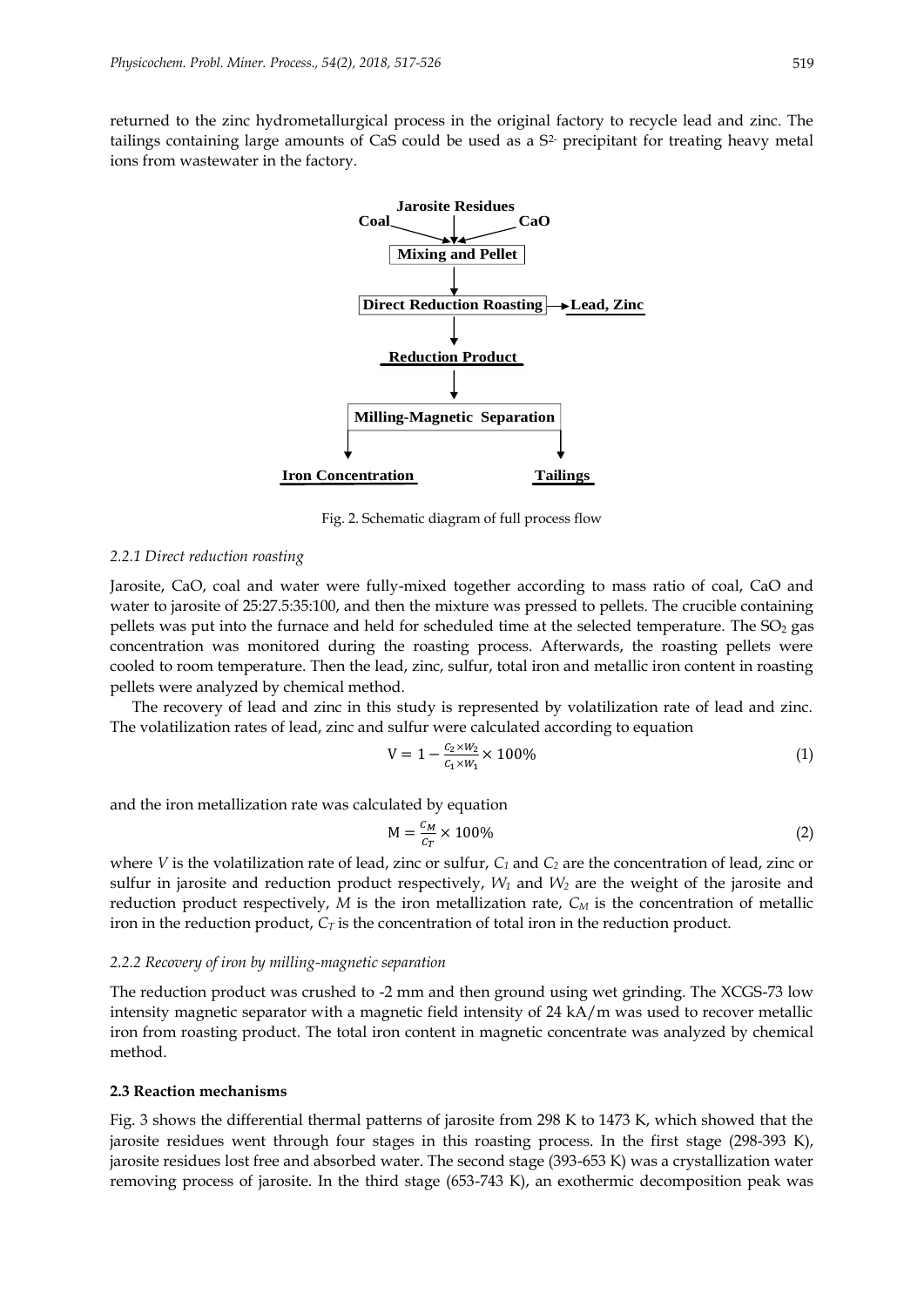outstanding, and jarosite started to decompose into mikasaite  $(Fe<sub>2</sub>(SO<sub>4</sub>)<sub>3</sub>)$ , and ammonia (NH<sub>3</sub>). In the last stage (743-1473 K), mikasaite (Fe<sub>2</sub>(SO<sub>4</sub>)<sub>3</sub>) was decomposed into hematite (Fe<sub>2</sub>O<sub>3</sub>) and sulfur dioxide (SO2) (Frost et al., 2006; Han et al., 2014).



Fig. 3. Differential thermal patterns of jarosite (TGA: thermos gravimetric analysis; DSC: differential scanning calorimetry; DTG: derivative thermogravimetry)

 $NH_4Fe_3(SO_4)_2(OH)_6$  and  $Pb(Fe_3(SO_4)_2(OH)_6)_2$  were decomposed into  $NH_3$ ,  $Fe_2(SO_4)_3$ ,  $PbSO_4$ ,  $SO_2$ , etc. about at 673 K. The reaction mechanisms can be expressed with the following equations (3) - (11) (Gang et al., 2015; Guo et al., 2015; Liu et al., 2015; Yang et al., 2011):

$$
Fe2(SO4)3 + 4C = 2FeO + 3SO2(g) + 4CO(g)
$$
  
 
$$
\triangle G0=699.52 - 1.29T (kJ/mol)
$$
  
 
$$
\triangle G0=546.19 - 0.49T (kJ/mol)
$$
 (3)  
 
$$
\triangle G0=546.19 - 0.49T (kJ/mol)
$$
 (4)

$$
PbSO_4 + 2C = Pb(g) + SO_2(g) + 2CO(g) \qquad \qquad \triangle G^{\theta} = 577.13 - 0.62T(kJ/mol) \tag{5}
$$

$$
Fe_2(SO_4)_3 + 4CO(g) = 2FeO + 3SO_2(g) + 4CO_2(g)
$$
  
\n
$$
\triangle G^{\theta} = 12.85 - 0.58T (kJ/mol)
$$
\n(6)

$$
ZnFe2O4+ 2CO(g) = Zn(g) + 2FeO + 2CO2(g) \qquad \triangle G0=202.85 - 0.14T(kJ/mol)
$$
 (7)

$$
PbSO_4 + 2CO(g) = Pb(g) + SO_2(g) + 2CO_2(g) \qquad \triangle G^{\theta} = 233.79 - 0.27T(kJ/mol)
$$
 (8)

$$
2FeO + C = 2Fe + CO2(g)
$$
  
\n
$$
CaO + 1.5C + SO2(g) = CaS + 1.5CO2(g)
$$
  
\n
$$
2FeO + C = 2Fe + CO2(g)
$$
  
\n
$$
2Ge = -135.78 - 0.13T (kJ/mol)
$$
  
\n
$$
2Ge = -132.09 - 0.08T (kJ/mol)
$$
 (9)

$$
C_2O + 3CO(\alpha) + SO(\alpha) = Cs + 3CO_2(\alpha)
$$

$$
CaO + 3CO(g) + SO2(g) = CaS + 3CO2(g)
$$
  
 
$$
\triangle G0=-389.59 - 0.18T(kJ/mol)
$$
 (11)

### **2.4 Analysis and characterization**

The chemical analyses of jarosite and reduction product were conducted by China University of Geosciences (Beijing) analysis laboratory. The mineral and compositions of jarosite, reduction product and magnetic tailings were investigated by X-ray powder diffraction method (XRD) using Cu-K radiation at the scanning rate of 10 °/min from 10° to 90°. The differential thermal patterns of jarosite were analyzed by Peking University analysis laboratory (Dupont 1090B). The  $SO<sub>2</sub>$  gas concentration was detected by Germany MRU VARIO PLUS enhanced gas analyzer. The microstructures of above products were also analyzed by scanning electron microscope (SEM) with energy dispersive spectrum (EDS) (Carl Zeiss EVO18), the sample for analysis was mounted in epoxy resin and polished.

## **3. Results and discussion**

## **3.1 Procedure of direct reduction**

To optimize roasting temperature, various temperatures were studied while keeping roasting time of 120 min. The effect of roasting temperature on direct reduction is shown in Fig. 4.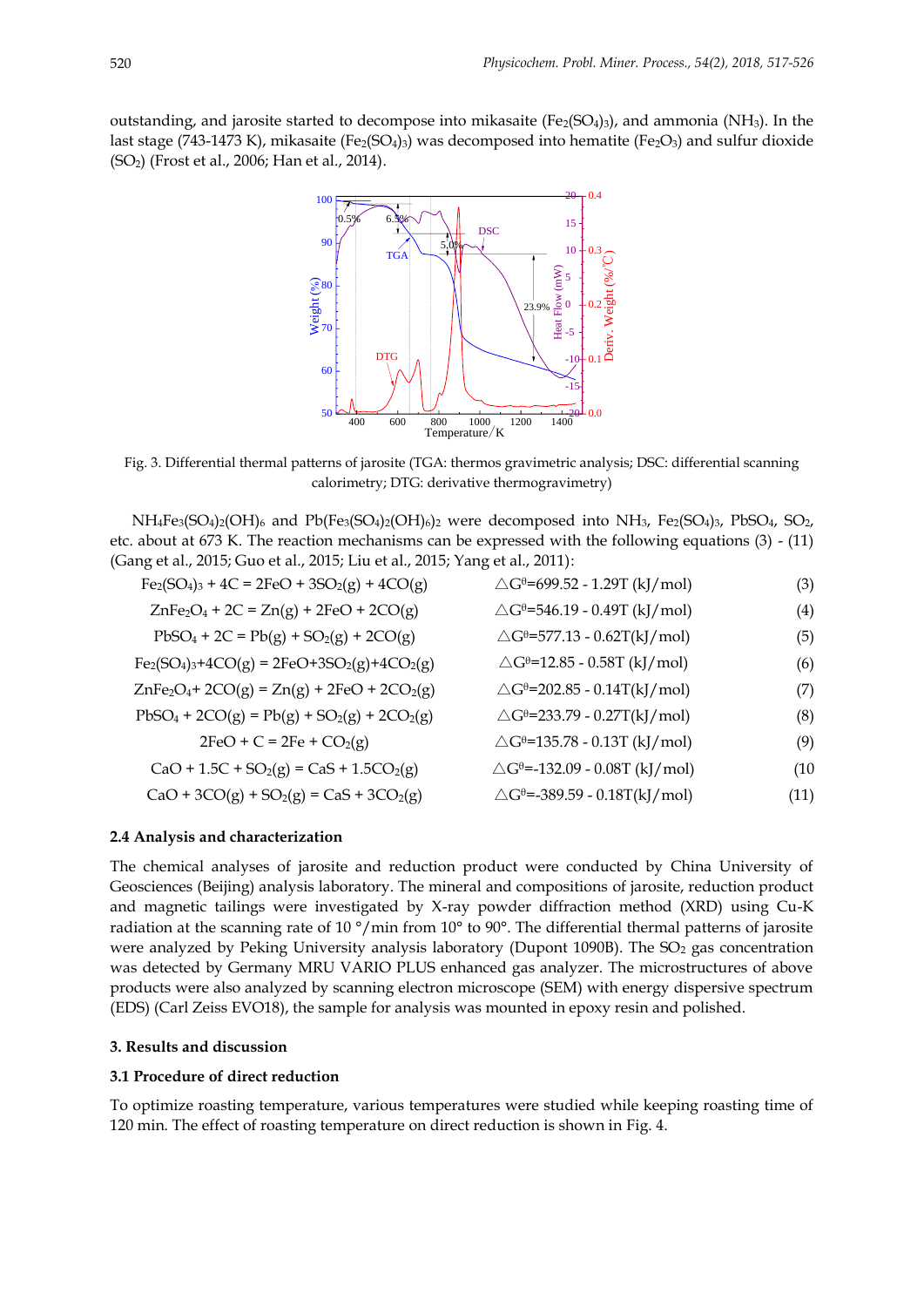

Fig. 4. Effect of roasting temperature on direct reduction

Fig. 4 showed that the roasting temperature had considerable influence on the lead, zinc volatilization rates and iron metallization rate. When roasting temperature increased from 1273 K to 1423 K, the volatilization rates of lead and zinc increased from 62.62% to 95.77% and from 85.59% to 99.85%, respectively. However, further increase in the roasting temperature did not cause an increase in the volatilization rates of lead and zinc. The roasting temperature was conducive to the iron metallization rate. The iron metallization rate increased sharply especially when roasting temperature increased from 1273 K to 1523 K, and then kept stable. The roasting temperature had little effect on the volatilization of sulfur, which basically was constant with increasing roasting temperature but remained less than 3% from 1273 K to 1573 K. Considering the results above, the optimal roasting temperature was selected as 1523 K.

The XRD patterns of reduction product at different roasting temperatures were determined to find out temperature effect mechanism on direct reduction. The XRD results are shown in Fig. 5.



Fig. 5. XRD patterns of reduction product at different roasting temperatures

Fig. 5 showed that CaS, metallic iron and some FeSiO<sub>3</sub> were main phases of reduction product. The feasibility of the FeSiO<sub>3</sub> existence and the transforming FeSiO<sub>3</sub> into metallic iron is shown in equations (12) and (13)

| $FeO + SiO2 = FeSiO3$                   | $\triangle G^{\theta}$ =-17.54+0.006T (kJ/mol) | (12) |
|-----------------------------------------|------------------------------------------------|------|
| $2FeSiO_3 + C = 2Fe + 2SiO_2 + CO_2(g)$ | $\triangle G^{\theta=170.87-0.15T}$ (kJ/mol)   | (13) |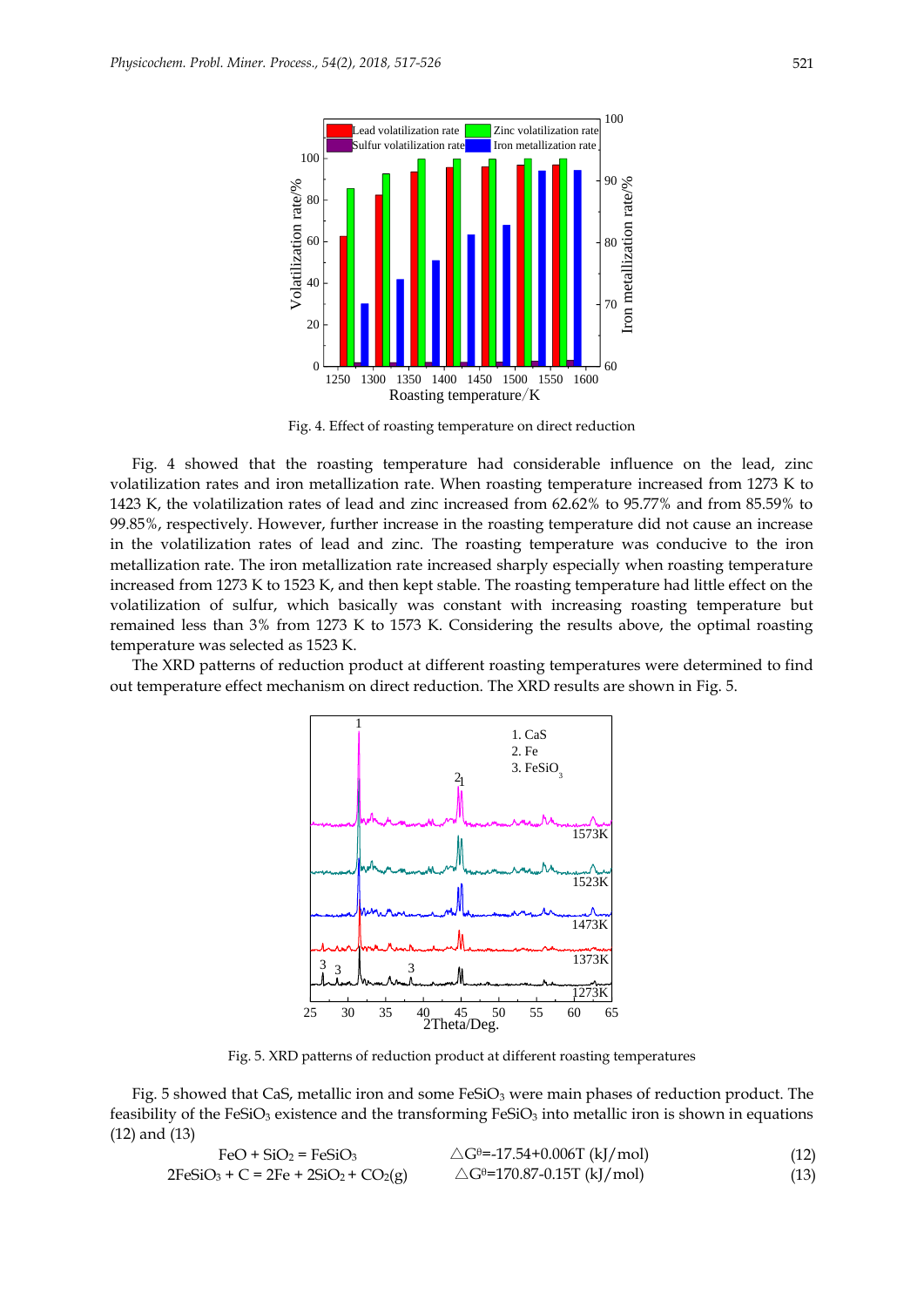Within the temperature range from 273 K to 1573 K, the free energy ( $\triangle G^{\theta}$ ) of reaction (12) is below zero. Thus, FeSiO $_3$  could exist in roasting process. The free energy ( $\triangle G^0$ ) of reaction (13) is positive zero at 1173 K and less than zero at 1273 K. Therefore, FeSiO<sub>3</sub> could be reduced to metallic iron above 1273 K, and the reduction effect is more obvious with the increase of roasting temperature. According to Fig. 5, the FeSiO<sub>3</sub> diffraction peaks existed at 1273 K, which gradually weakened with the increase of roasting temperature and disappeared when the roasting temperature was over 1473 K. With the increase of roasting temperature, the diffraction peaks of metallic iron increased little by little, and remained constant when the temperature exceeded 1523 K. In Fig. 5, CaS was one of the main phases meaning that sulfur was fixed in the roasting product in the form of CaS.

The different roasting times were researched at constant temperature 1523 K. The effect of roasting time on direct reduction is shown in Fig. 6.



Fig. 6. Effect of roasting time on direct reduction

Fig. 6 showed that within the roasting time range from 30 min to 150 min, roasting time had insignificant effect on the volatilization rates of lead and zinc. At this time range, the volatilization rates of lead and zinc were greater than 96.5% and 99.8%, respectively. The iron metallization rate increased from 89.7% at 30 min to 91.9% at 60 min, but then maintained constant at longer times. The sulfur volatilization rate marginally increased with the increase of roasting time from 30 min to 150 min, but remained less than 2.7% within this tested range. The optimal roasting time was determined for 60 min.

In summary, the optimal roasting temperature was 1523 K and the roasting time was 60 min. Under these conditions, the volatilization rates of lead, zinc and sulfur were 96.97%, 99.89% and 1.09% respectively, the iron metallization rate was 91.97%.

#### **3.2 SO<sup>2</sup> gas analysis**

In order to study the difference of released  $SO<sub>2</sub>$  gas in jarosite and mixed pellets during the roasting process, the  $SO_2$  gas concentration was measured, as shown in Fig. 7. As shown in Fig. 7, the  $SO<sub>2</sub>$  gas concentrations of the jarosite and the pellets were significantly different during the roasting process. At the initial stage of roasting,  $SO<sub>2</sub>$  gas concentration of jarosite was almost zero, increased rapidly when the roasting time was over 40 min and reached the maximum at about the 82 min. Afterwards, the  $SO_2$  gas concentration dropped drastically from 82 min to 140 min and then nearly kept constant after 140 min. The  $SO<sub>2</sub>$  gas concentration of pellets was far less than that of jarosite, it achieved a minor peak at about 100 min and then reduced at longer roasting time. This is because  $SO_2$ was volatilized directly in the jarosite roasting process. Nevertheless, the pellets, containing CaO and coal, can fix sulfur in the roasted production as shown in equations (10) and (11).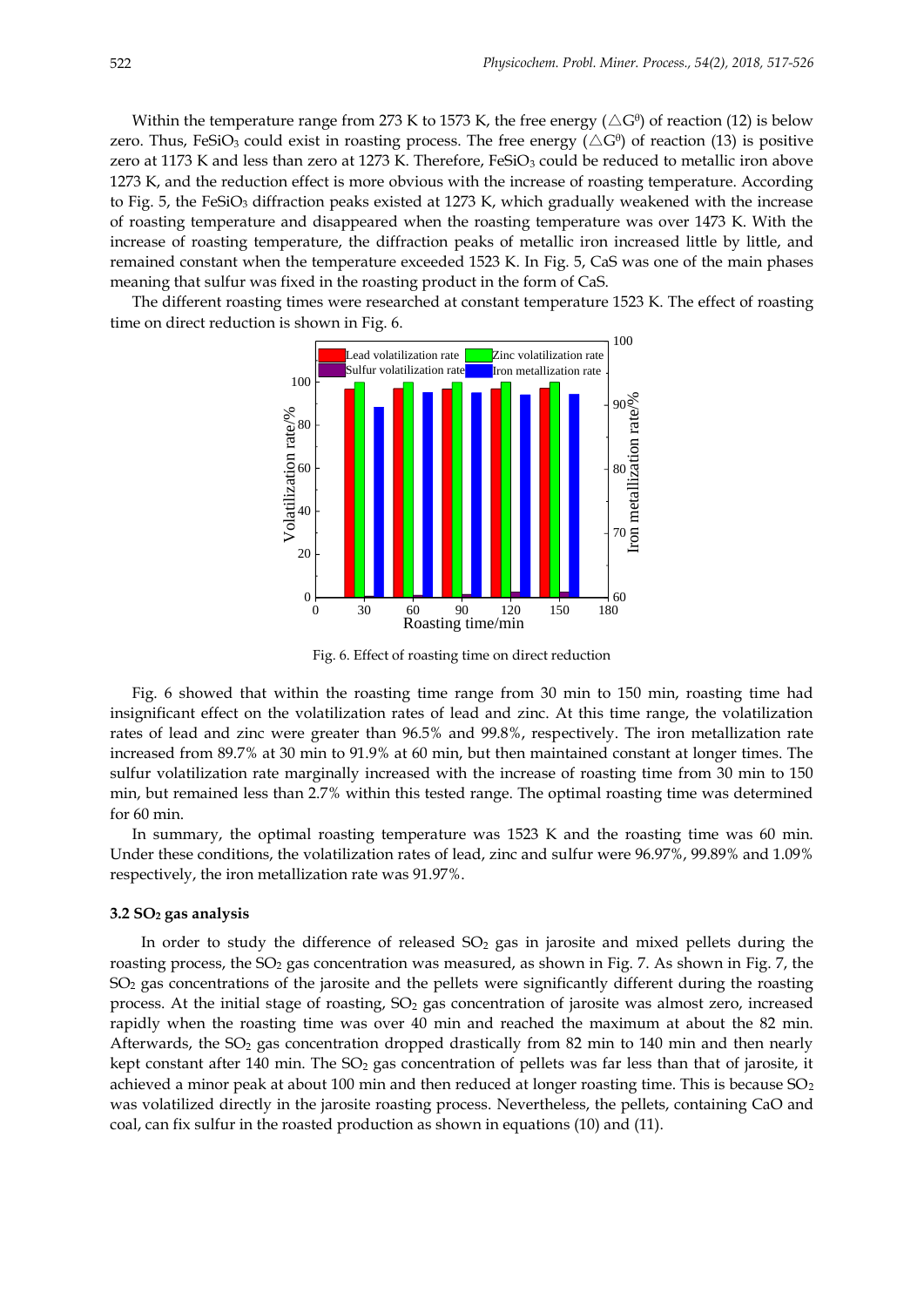

Fig. 7. SO<sub>2</sub> gas concentration of jarosite and mixed pellets in roasting process

## **3.3 Microstructure analysis**

The jarosite sample and the reduction product under the optimum reduction conditions were analyzed by scanning electron microscope (SEM) coupled with energy dispersive spectroscopy (EDS), and the results are shown in Fig. 8. By comparing the SEM images of jarosite sample (Fig. 8 (a)) and reduction product under optimum conditions (Fig. 8 (b)), it was found that complicated jarosite was turned into several kinds of phases with clear boundaries in reduction product. The clear boundaries between iron particles and slag were easily seen (Fig. 8 (b)). Therefore, the separation of metallic iron particles could be achieved through grinding and their recovery by magnetic separation. As shown in Fig. 8 (c), (d), (e) and (f), the lead and zinc did not appear in the EDS, which indicated that lead and zinc had been volatilized into gaseous phase. Most of the sulfur in the reduction product was in the form of calcium sulfide and some sulfur was in the form of iron sulfide, as shown in Fig. 8 (d) and Fig. 8 (e).



Fig. 8. SEM image of jarosite (a) and reduction product under optimum conditions (b), corresponding EDS at Point 1 (c); Point 2 (d); Point 3 (e); Point 4 (f)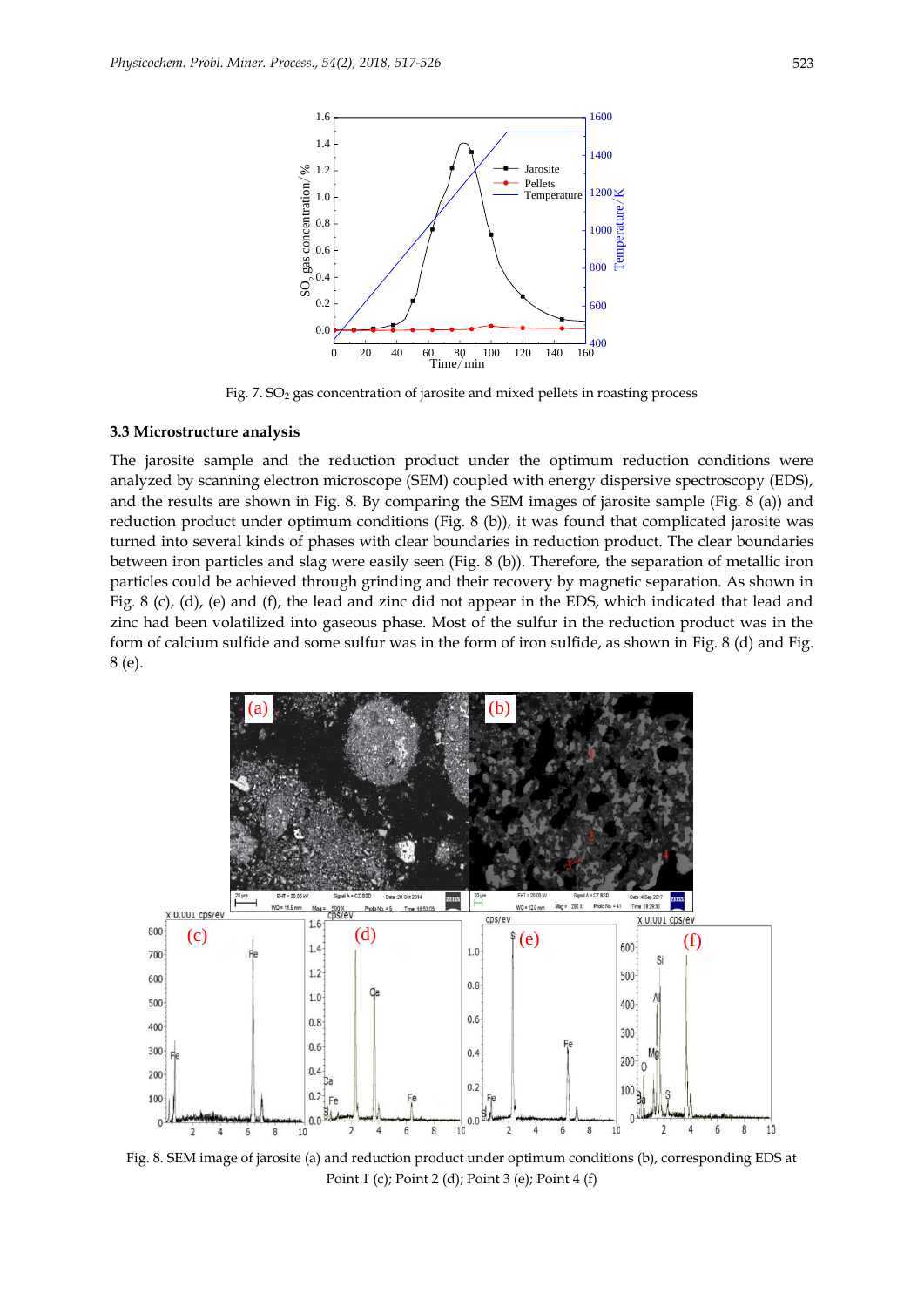The main elements and their enrichment area of the reduction product under optimum conditions were analyzed by surface scan, as shown in Fig. 9. The Fig. 9 showed that Fe, Si, Ca, S and Al were the main elements in the reduction product. Fe, Si, S, Ca and Al had different enrichment areas which also indicated metallic iron can be separated from other substances. The Cr, which was not found in XRF analysis of jarosite, was not an element of jarosite itself, it was contamination during the sample polishing process. There was no As element in the surface scan, which meant As was volatilized. Some elements such as Sb, Cd have not been found in the surface scan, which indicated the reduction product contained very small amounts of these elements.



Fig. 9. Surface scan images of reduction product under optimum conditions

#### **3.4 The recovery of iron**

Under the conditions of the reduction product with grinding to 96.56% less than 37 μm and magnetic separation using the magnetic field strength of 24 kA/m, a concentrate was obtained with iron content of 90.59% and recovery of 50.87%. At this iron grade, the magnetic concentrate could be used as a raw material for electric furnace steelmaking, or powder metallurgy. However, some iron was lost to the magnetic tailings. The XRD of magnetic tailings was analyzed, and the results are shown in Fig. 10. Fig. 10 showed that the iron in the magnetic tailings existed mainly in the form of FeS,  $Ca<sub>2</sub>Fe<sub>2</sub>O<sub>5</sub>$  and a little metallic iron. In order to ensure that the sulfur content of the magnetic concentrate meets the requirement, the weakly magnetic FeS has to be discarded into the magnetic tailings which leads to low recovery of iron. According to Fig. 8 (d) and Fig. 10, some metallic iron is lost in the magnetic tailings. Besides, the non-magnetic  $Ca_2Fe_2O_5$  existing in tailings also lead to the low recovery of iron.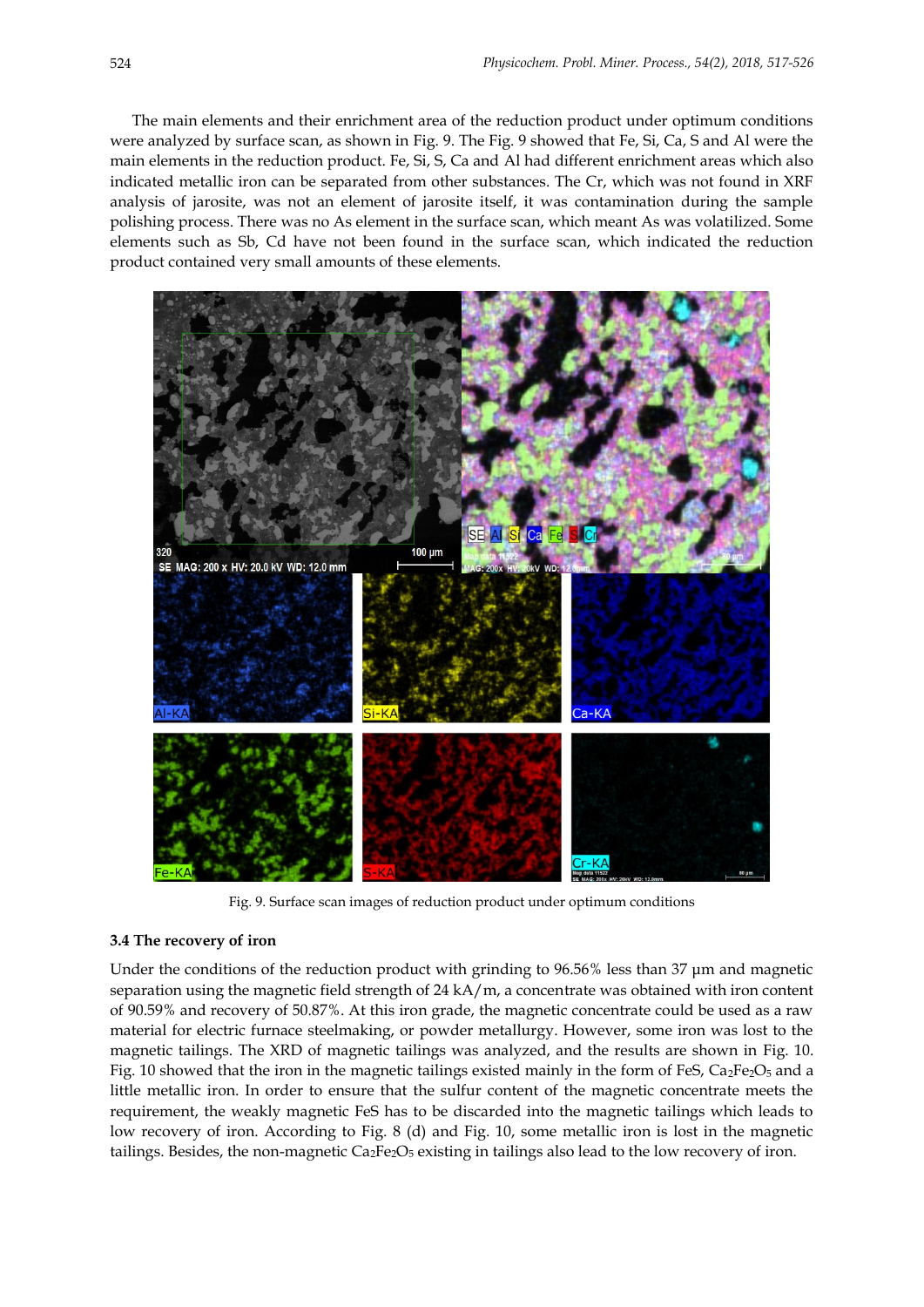Through direct reduction followed by magnetic separation, the distribution and content of heavy metals and precious metals in jarosite residue and its products were shown in Table 3. The Table 3 shows that almost all the Pb and Zn were volatilized into smoke dust, and the iron concentrate and tailings contained low content of lead and zinc. The precious metals Ga, Ge and Ag distributed in different products. 74.35% of Ga was volatilized into smoke dust. Nearly half of Ge was in the iron concentrate, the distribution rate and content were  $55.94\%$  and  $109.0$  g/Mg, respectively. The distribution rate and content of Ag in tailings were 69.92% and 115.0 g/Mg, which have high value for recovery and utilization.



Fig. 10. XRD pattern of magnetic tailings

Table 3. The distribution and content of heavy metals and precious metals (wt-%)

|         | Content / $wt-\%$        |              |              | Distribution rate / wt-% |                  |          |  |
|---------|--------------------------|--------------|--------------|--------------------------|------------------|----------|--|
| Element | Jarosite                 | Iron         | Tailings     | Smoke                    | Iron concentrate | Tailings |  |
|         |                          | concentrate  |              | dust                     |                  |          |  |
| Fe      | 26.76                    | 90.57        | 23.26        | $\theta$                 | 50.87            | 49.13    |  |
| Pb      | 3.01                     | 0.04         | 0.14         | 96.97                    | 0.21             | 2.82     |  |
| Zn      | 6.95                     | 0.01         | 0.009        | 99.89                    | 0.03             | 0.08     |  |
| Ga      | $56 \text{ g}/\text{Mg}$ | $53.9$ g/Mg  | $9.6$ g/Mg   | 74.35                    | 15.37            | 10.28    |  |
| Ge      | 31 g/Mg                  | $109.0$ g/Mg | $12.4$ g/Mg  | 20.00                    | 55.94            | 24.06    |  |
| Ag      | 98.4 g/Mg                | $100.0$ g/Mg | 115.0 $g/Mg$ | 13.86                    | 16.22            | 69.92    |  |

## **4. Conclusions**

Based on the present investigation, the following conclusions can be derived.

(1) Under the optimum reduction conditions of roasting at 1523 K for 60 min, the volatilization rates of lead, zinc and sulfur were 96.97%, 99.89% and 1.09% respectively and the iron metallization rate was 91.97%.

(2) A direct reduction iron with 90.59% iron can be obtained at a recovery rate of 50.87%. The weak magnetic FeS, non-magnetic  $Ca_2Fe_2O_5$  and some metallic iron existing in CaS in the magnetic tailings lead to the low recovery of iron.

(3) The results show that the feasibility of the recovery of lead, zinc, iron from jarosite residues and simultaneous sulfur fixation by direct reduction and magnetic separation. This new method greatly reduces the harm of jarosite to the environment and provides the possibility of comprehensive utilization of hazardous jarosite residues.

#### **References**

ASOKAN, P., SAXENA, M., ASOLEKAR, S., 2010. *Recycling hazardous jarosite waste using coal combustion residues*.